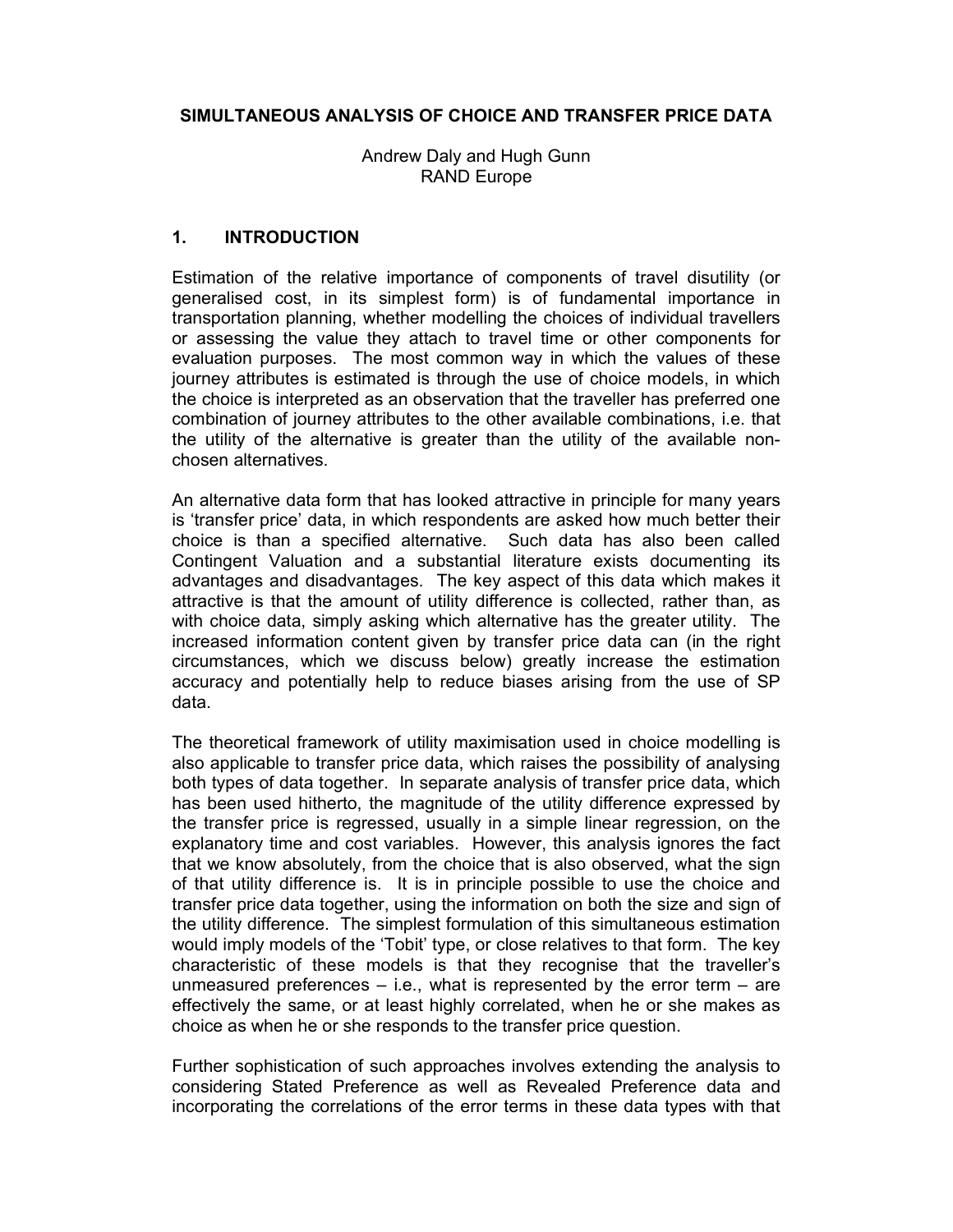of Transfer Price. Response biases of various types in the data, including the rounding which is characteristic of Transfer Price data, can also be included in even more sophisticated analyses.

## 2. UTILITY MAXIMISING FRAMEWORK

The behavioural paradigm that is currently preferred for the analysis of choices in travel analysis, as in many other fields of consumer demand study, is that of individual utility maximisation. In this framework, the traveller (consumer) is represented as choosing the alternative that maximises his or her utility. The framework has been shown to be remarkably flexible in adapting to many variants of behaviour and is at present much more complete in its development than alternative paradigms.

In some contexts, including the important example of investigations aimed at elucidating the values attached by travellers to marginal changes in the travel times they experience, it is more or less inevitable that a micro-economic framework has to be adopted to ensure consistency with the use that is subsequently made of the data.

In the 1970s, it was observed (Hensher, 1976, Daly, 1978) that the analysis of transfer price data can be set in exactly the same utility-maximising framework as is used for the analysis of choice data. Simply stated, the argument was developed as follows: a choice model represents the probability of preferring of one alternative to another by

$$
Pr\{A \setminus B\} = Pr\{U_A \geq U_B\}
$$
  
= 
$$
Pr\{\beta.X_A + \varepsilon_A \geq \beta.X_B + \varepsilon_B\}
$$
 (1)

making the usual approximation of the utility as a linear function of observed characteristics with  $\varepsilon$  representing the error in that approximation. Assuming specific distributional forms for  $\varepsilon$ , this equation can then be operationalised to estimate the unknown parameters  $\beta$  as

$$
Pr\{A \setminus B\} = F(\beta.(X_A - X_B))
$$
 (2)

where F is the cumulative distribution function of  $(\epsilon_{\rm B} - \epsilon_{\rm A})$ .

The argument then went on: in a similar framework, one may take the transfer price to represent the utility difference between the chosen and rejected alternatives by a linear approximation

$$
TP (A, B) = \alpha + \theta \cdot (U_A - U_B)
$$
  
=  $\alpha + \theta \cdot \beta \cdot (X_A - X_B) + \varepsilon$  (3)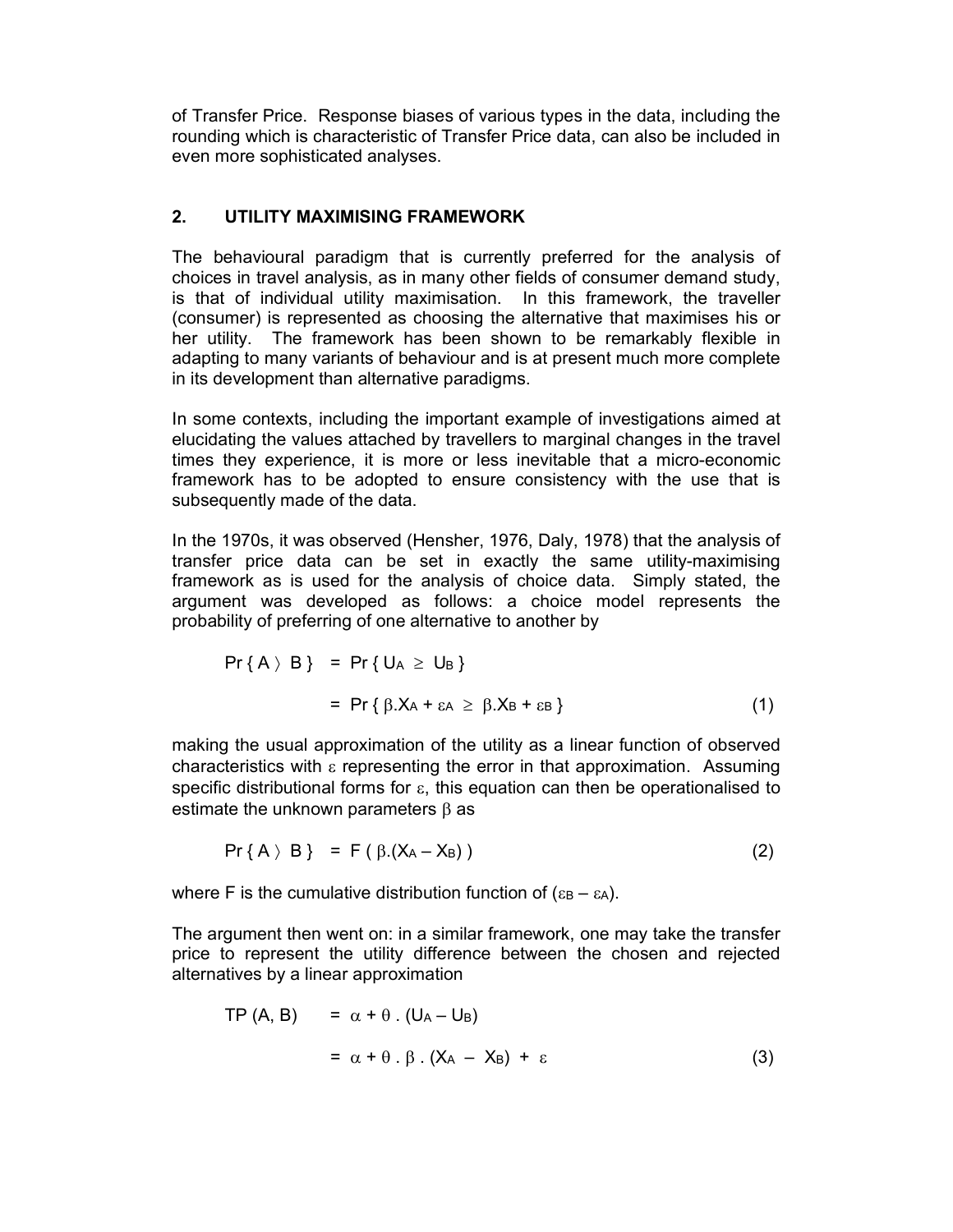using the same linear approximation as in the choice model. Clearly, it was argued, TP data can be analysed using equation (3) to obtain estimates of  $\alpha$ and  $(0.6)$ , providing some simple assumption is made concerning the distribution of the error term  $\varepsilon$ . With the assumption that  $\varepsilon$  is normally distributed, standard linear regression analysis can be used to estimate the values of  $\alpha$  and ( $\theta.\beta$ ). It was also noted that these estimates are also the maximum likelihood estimates under the assumption made for  $\varepsilon$ .

The problem with this analysis was first noted in this context by Gunn (1984), although much earlier work by Tobin contains essentially the same point. The assumptions being made for  $\varepsilon$  were seriously wrong.

Whilst the distribution of the maximum of two Gumbel variables is itself Gumbel, and the difference of two Normal variables is Normal, the distribution of the difference between the larger and the smaller of two Normal (or Gumbel) variables is not Normal (or Gumbel) at all. Apart from anything else, it is always positive. Gunn (1984) derives the expectation of this sort of difference from consideration of the Gumbel case: it is highly non-linear, and the distribution of the error terms is not continuous; it is truncated. A different but analogous expectation can be derived for the Normal case as is discussed later in this paper.

Gunn (1984) noted that this situation can be recognised and can be accommodated by reversing the sign of the transfer price for travellers who have been observed choosing alternative B, i.e. generalising (3) to

$$
c.TP = \alpha.c + \beta.(X_A - X_B) + \varepsilon \tag{4}
$$

where c is +1 if choice A is observed, –1 if choice B is observed.

The inclusion of c has the effect that the left side is positive if choice A is observed, negative if choice B is observed. Thus expressed, and assuming the sample of travellers is drawn independently of the choice made, the error term is restored to being symmetrically distributed about 0. In equation (3) the error is not symmetrically distributed.

Note that  $\alpha$  could never be estimated from the evidence of the choice made, i.e. RP data. Logically, any variable which is defined by the outcome of the choice cannot affect the choice (and any estimation routine offered such a variable as part of an explanation will quickly tend to give it infinite value). That TP data (and, it turns out SP data, or repeated RP data) can estimate this extra variable is a direct result of the extra information in the these types of data, given the acceptability of the utility maximising choice paradigm.

In equations (6) and (7) of the 1984 paper, Gunn calculates the expected difference in utility given Gumbel errors (not dissimilar to Normal) as

$$
EDUC = logsum - ( $\beta$ .X<sub>R</sub> -  $p$ <sub>R</sub>.logsum) / pc
$$
 (5)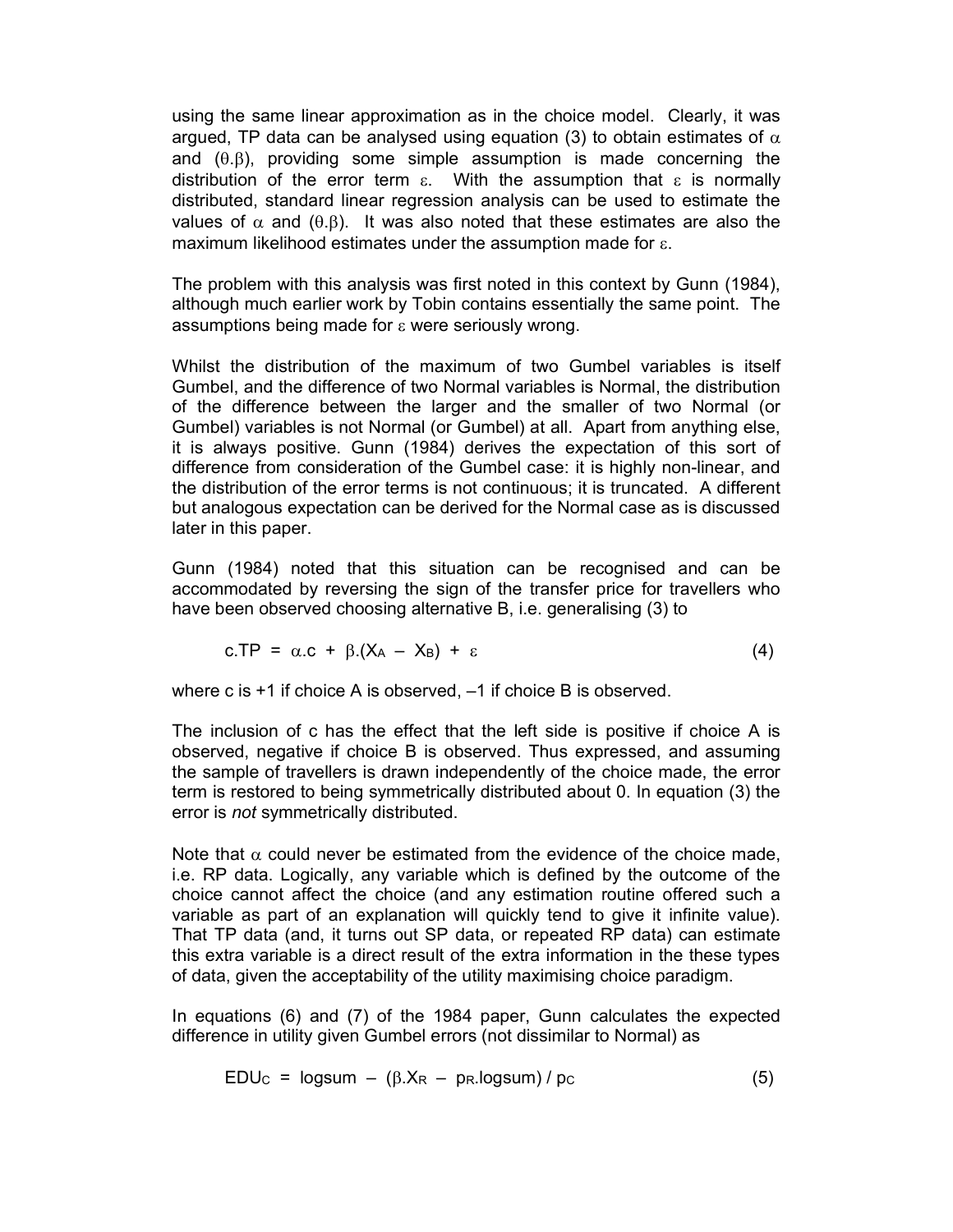(notation of the present paper) for a consumer making choice C, where R is the other choice, p gives the choice probability and

$$
logsum = log ( exp \beta.XC + exp \beta.XR )
$$

Because, in a binary choice situation,  $pc + pr = 1$  and, for a logit model, log  $pc = V_c - logsum$ , it is relatively easy to show that the utility difference can be written as

$$
EDUC = - (\log pR) / pc
$$
 (6)

The positive quantity TP estimates  $EDU<sub>C</sub>$  Thus if we estimate a model from equation (3),  $\alpha$  is not only inertia or a feature of the questionnaire situation in which the transfer price is collected but also contains a bias which depends on the difference between the erroneous predictor  $\beta$ .(X<sub>C</sub> – X<sub>R</sub>) and the predictor given by equation (6).

Extracting the true values of EDU and inertia from data requires an understanding of this problem; in cases where TP observations are available from respondents who have chosen each of the options in proportion to the population shares for the options, the analysis is quite straightforward, via equation (4). However, this is still not widely recognised. Probably it is for this reason, at least in part, that TP data has been little used in transport analysis in the last 20 years. This is not the case in other fields, where TP data, usually under the name of Contingent Valuation, has been widely (though not necessarily correctly) used and is only recently being challenged by figures extracted from choice modelling.

However, both choice and TP data have advantages and disadvantages and it is worth extending Gunn's (1984) work to consider a simultaneous analysis of both data types. First, however, we make some remarks concerning TP data and its use in the estimation of journey attribute values.

# 3. TRANSFER PRICE DATA

The initial UK experiment is described in Gunn (1981). The planning stage of a major study into Travel Time Savings in the UK had, at an early stage, identified Transfer Price as perhaps the most attractive option for collecting data. It is worth recalling the reasons, and the sequence of events which led to TP being largely ignored in transport modelling since.

In early studies (e.g. Lee and Dalvi, 1969) the method had been shown to be a measurement tool of far greater efficiency than revealed preference, in the sense that much lower standard errors were achieved for a given sample size.

This is a measure of greater information content. It seems an obvious corollary is that the TP question will be harder to answer, that is call for greater mental effort on the part of the respondent. If this mental effort results in a valuable and accurate assessment of the relative attractiveness of the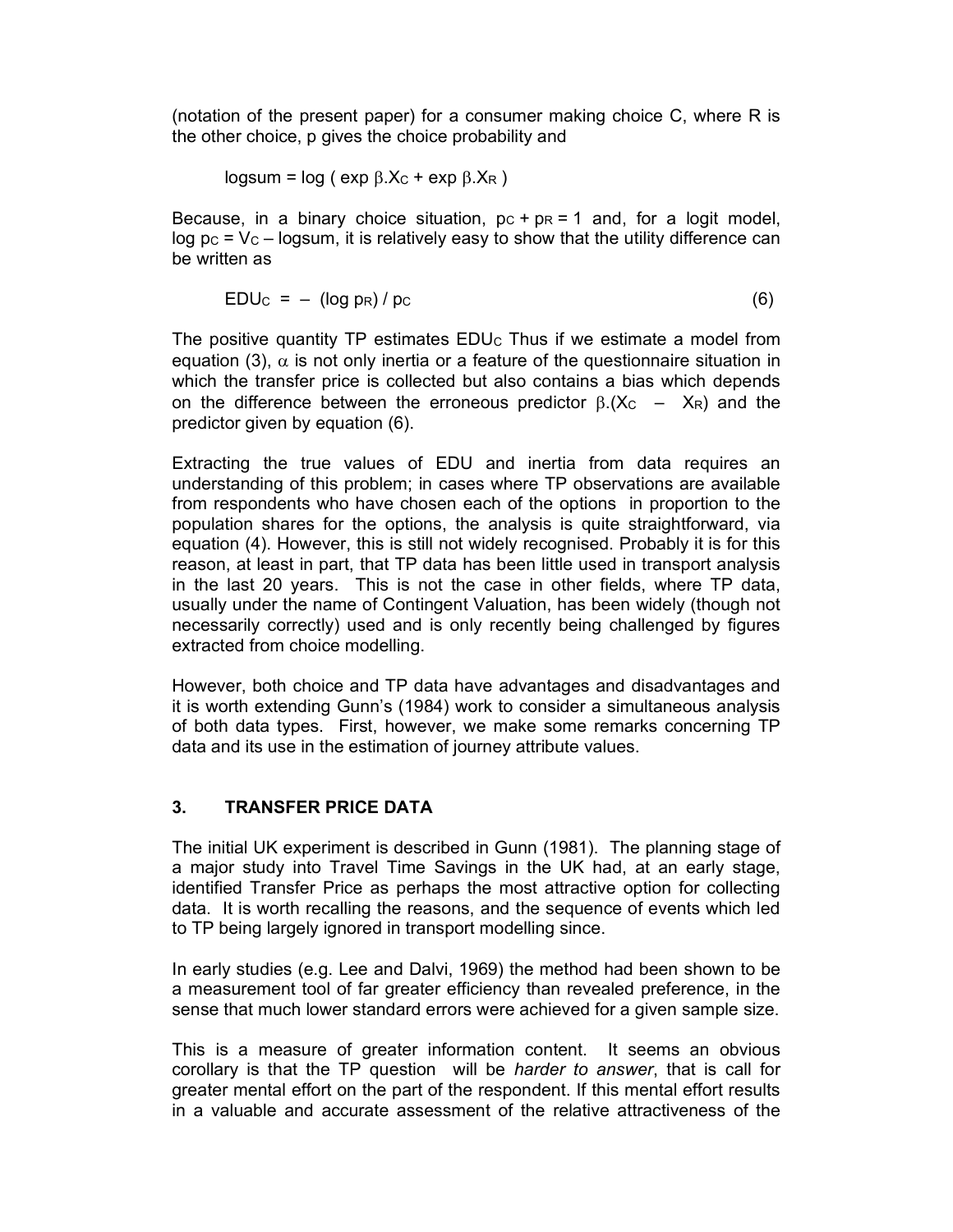options, it is useful information for the modeller. However, if the difficulty of the question leads to respondents providing casual, flippant or simply entirely unlikely answers, then TP will not realise its potential, and may well be much worse that SP.

In other words, it seems that Lee and Dalvi had found a good application context, and taken good advantage of it.

Whether or not TP is a useful technique for measuring journey attribute values to predict choice, or evaluate the benefits or disbenefits of an improved or worsened service, will ultimately depend on

- the context. Is it one where switching between options is realistic, or is choice decided more-or-less once-and-for-all at the first time of choosing, and then very hard to change (such as many mode-choice situations)? If the latter, the outcome of the cross-sectional choice (RP) will be informative about time/cost trading preferences, at least if the explanatory variables are the times and costs offered at the time the original choice was made. TP will not be, even if the time/costs have not changed. 'Other factors' would have to be taken into account, in particular the extent of the impediments to change.
- The survey itself, including all aspects of recruitment, involvement and ways and means of posing the TP question. Here, many issues come in, about whether the TP question is posed about real options or hypothetical or one of each; or indeed whether the question is asked in terms of variation of travel time rather than money. Issues of comprehensibility, credibility – ultimately, realism – also come in here

The Contingent Valuation literature gives extensive documentation of problems of this nature, see for example, Johansson (1995).

The UK study, even without the benefit of this recent research, came to a disappointing conclusion, to wit, that TP answers in the context of the most familiar travel choice context for journey attribute valuation, mode choice, could not be relied on. The reasons advanced were that

- habit appeared to dominate the willingness to pay of travellers for service improvements which could be gained by switching mode, or
- a way to pose the question had not (yet) been found to elicit sound responses, or
- both of the above.

In any event, the main survey dropped TP as a measurement tool, and the whole approach was widely regarded as untrustworthy, at least in the UK transport research community. The Gunn (1984) paper contained a reassessment of the same data set, and came up with a rather more hopeful conclusion as indicated in Section 2 above.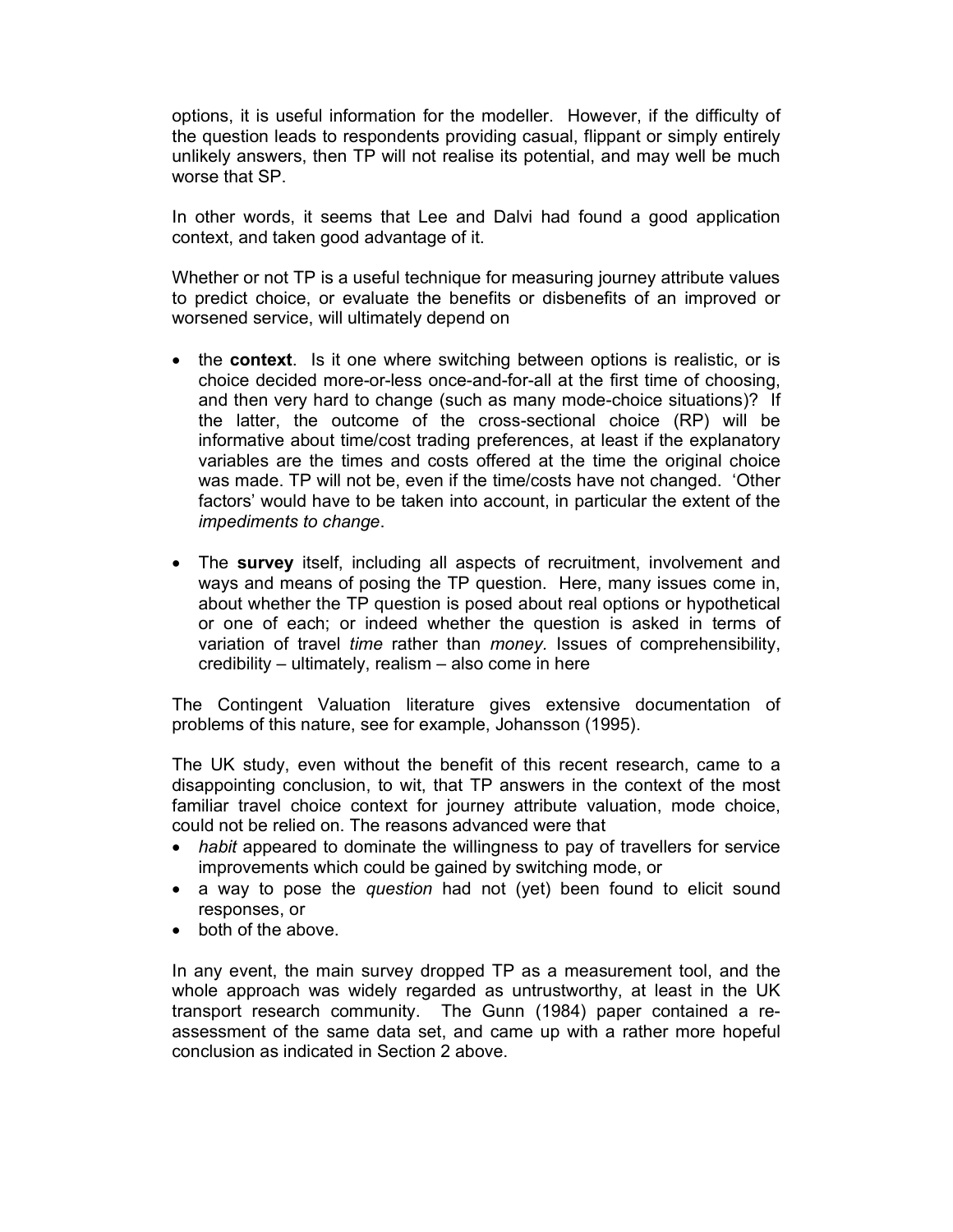## 4. INTEGRATING THE DATA TYPES

The situation in these models is analogous to those studied by Heckman (1979) in a paper which contributed to his Nobel prize award. In that paper, Heckman analysed the impact on regression equations of censorship or truncation based on a binary self-selection model. The key point is that a correction needs to be made to the regression to allow for the self-selection bias and Heckman gives the form of that correction. The choice between the alternatives A and B plays the role of the selection process in Heckman.

In Heckman's work the selection model is binary probit, so that the specific form of the correction (the 'inverse Mills ratio') is not appropriate for the situation studied by Gunn. That is, equation (5) or (6) is replaced in Heckman's work by a form derived from the probit choice model.

Another distinguished paper along these lines is Dubin and McFadden (1984). Following Heckman, they apply the idea of selection bias in a practical study (of choice and usage of heating systems), using a multinomial logit model for the choice process and a linear regression for the usage prediction. In their equation (24), they state the bias, for an individual who has made choice C, as:

$$
D_{C} = (\sigma \sqrt{6}/\pi) \cdot \{ \Sigma_{R} (\rho_{R} \cdot p_{R} / (1 - p_{R}) \cdot \log p_{R}) - \rho_{C} \cdot \log p_{C} / (1 - p_{C}) \}
$$
(7)

where  $pc$  is the predicted probability of making choice  $C_i$ 

 $pc$  is the correlation between the errors in the choice model and in the regression;

 $\sigma$  is the standard error of the conditional disturbance in the regression.

In the binary case, the values of  $\rho$  are of equal magnitude but have opposite signs (Train, 1986) and the correction can be written

Dc = (σρ√6/π).{- p
$$
R/(1-p $R$ ).log p $R$  + p $c/(1-p $c$ )log p $c$  – (log p $c$ )/(1-p $c$ )}  
= – (σρ√6/π). { (p $R$  / p $c$ ).log p $R$  + log p $c$ }$
$$

$$
=-(\sigma \rho \sqrt{6/\pi})
$$
. {( (1 / pc).log pr + log pc – log pr }

(because the probabilities sum to 1)

$$
= -(\sigma \rho \sqrt{6/\pi}) \cdot \{ (1/p_k) \log p_{k'} + V_k - V_{k'} \}
$$
 (8)

(because this is a logit model).

Dubin and McFadden's correction for a binary case is thus equivalent to the Gunn formula, published in the same year, except for the factors: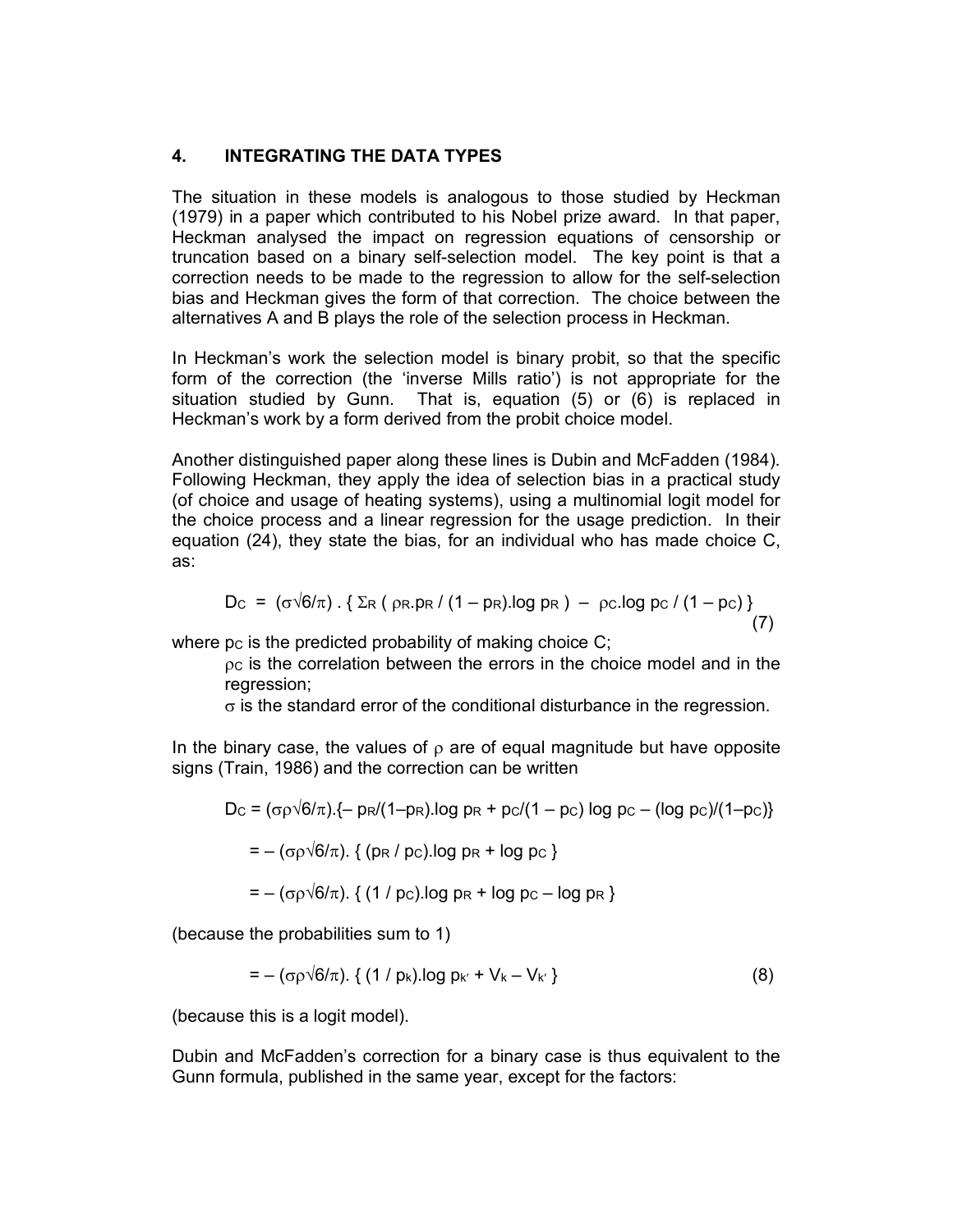- $\star$  ( $\sigma\sqrt{6}/\pi$ ) which simply translates the logit-based bias into the appropriate scale for the regression model, which has an error term that is assumed to be normally distributed; and
- $\ast$   $\rho$  which indicates the correlation between the regression and choice models; of course in the case of TP data  $\rho$  is 1.

Note that when the TP relates to the choice of an alternative in a multinomial case, we can form the utility of the set other than the chosen alternative and model the binary choice between the chosen and the (unknown) best alternative in that set.

If we now refer back to equation (3) we see that the expectation of  $\varepsilon$  is not 0, as is required for naïve linear regression analysis but, when  $\alpha$  is set to 0, it is equal to the Dubin-McFadden term Dc. This is the main point made by Gunn in his paper, i.e. that when  $\alpha$  is estimated it not only picks up any 'true' inertia, it also picks up the inevitable bias that is observed in favour of the chosen alternative when a population with varying preferences is interviewed.

To deal with this problem, Gunn recommends avoiding the self-selection problem by using equation 4; in this form, providing the data are sampled independently of choice, α can be associated unambiguously with a 'habit' or inertia (post-selection) effect. Gunn (1984) also identifies another approach as one of expressing the p's as functions of the unknown parameters, α and β, and using equation (6) together with an appropriate (truncated) error term in a non-linear regression using the Transfer Price.

The approach of Dubin-McFadden and Train follows Heckman, by instead including the term  $D<sub>C</sub>$  explicitly in the regression and estimating the coefficient  $(\sigma \rho \sqrt{6/\pi})$ , changing equation (1) to

$$
c.\mathsf{TP} = \alpha.c.D_{\mathsf{C}} + \beta.(X - X_{\mathsf{R}}) + \varepsilon \tag{9}
$$

where  $\alpha$  now gives the estimate of ( $\sigma \rho \sqrt{6/\pi}$ ). This would appear to be a better approach than the simple one recommended by Gunn, but essentially consistent with the proposed use of equation (6), noting that  $\beta$ .(X<sub>A</sub> – X<sub>B</sub>) and  $V_A - V_B$  can be cancelled out in expectation. The advantage in this context of including the Heckman or Dubin-McFadden term in the regression is simply to reduce the error variance, i.e. to increase the accuracy of the regression.

The generalisation of separating the selection and regression models is one of the advances claimed by Heckman for his work relative to that of Tobin (1958), the third Nobel prize-winner cited in this paper. The 'tobit' model appears to exploit the sign-and-size information content of choice and transfer price data together. This model is comparatively well known and can be estimated in LIMDEP. This model has only recently been applied to transfer price data (RAND Europe, internal research) but no results have yet been published. One reason for a lack of previous published results in transport analysis might be that the tobit model is based exclusively on normally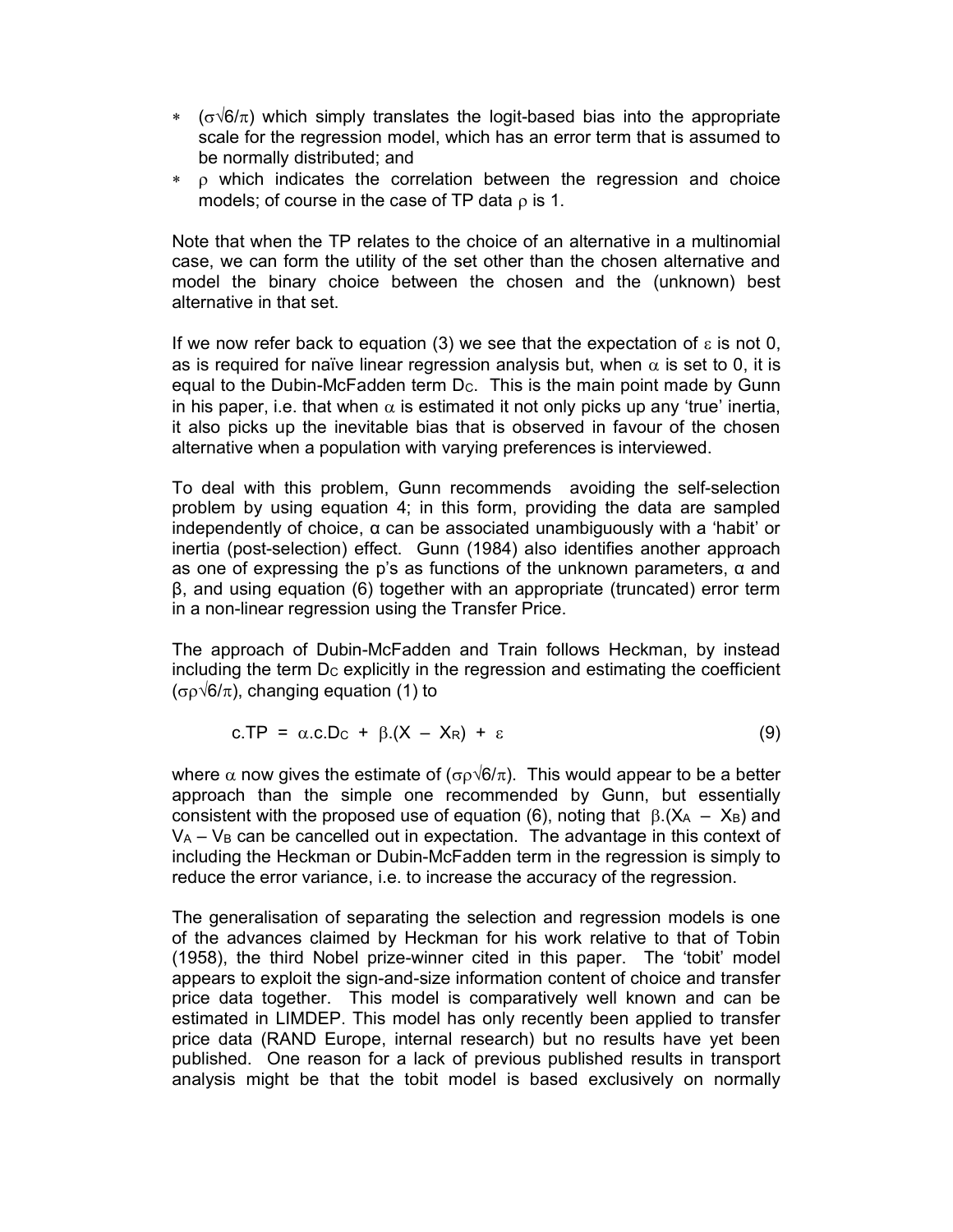distributed error terms, which were not widely used for estimating choice models in transport analysis until comparatively recently.

The tobit model deals with regression on data which is observed only when the regressand is positive, or, in this case

$$
c.\mathsf{TP} = \beta.(Xc - X_R) + \varepsilon \tag{10}
$$

Since we know that the left side of this equation is positive, the conditions for a tobit analysis appear to hold.

An alternative approach is to use a model in the style of De Jong (1990), where the likelihood function of the choice model and the regression model are written down and the coefficients – linked or unlinked at the analyst's option – are estimated to maximise the joint likelihood over the observations. This approach requires specialised programming (e.g. in Gauss), but would give more flexibility in specifying the error term distributions.

# 5. PREFERENCES, HABIT, IMPEDIMENTS TO SWITCHING

The utility-maximising model of choice behaviour  $-$  see (1) – characterises the attractiveness of an option as function of measurable attributes, modified by unknown coefficients, plus a random factor which is treated as an error term, and usually attributed to lack of information on the part of the modeller. We need to be more specific in our assumptions about these random factors, and to distinguish them from effects which come into being after a choice has been made. At risk of over-simplification, we shall talk about *pre-disposing* factors and *post-disposing* factors, both of which are to some extent unobservable except as random variable with distributions which can be measured through experimentation.

The *pre-disposing* factors are, as discussed above, the random errors of standard choice modelling. In a binary experiment, the difference of their means can be estimated, and is usually simply called the 'Alternative Specific Constant'. Standard practice is to assume this fixed for forecasting. Models can be fitted assuming there is no qualitative difference between alternatives, and the ASC constrained to zero. (Another way of saying this is that the modeller assumes the distributions of the *pre*-disposing factors to be identical.)

Post-disposing factors are additional effects which arise after a choice has been made. For example, a choice between car and public transport may be made for the journey to work, say on taking up a new residence or new job. Subsequently, many other decisions may be made as a consequence. If public transport is chosen, season tickets can bought, familiarity with timetables and local circumstances established, routines of shopping on the way home established etc.. The net effect is that is if a transport researcher appears and asks questions such as 'By how much would the fare have to rise before you would switch to car?', he is likely to receive a very different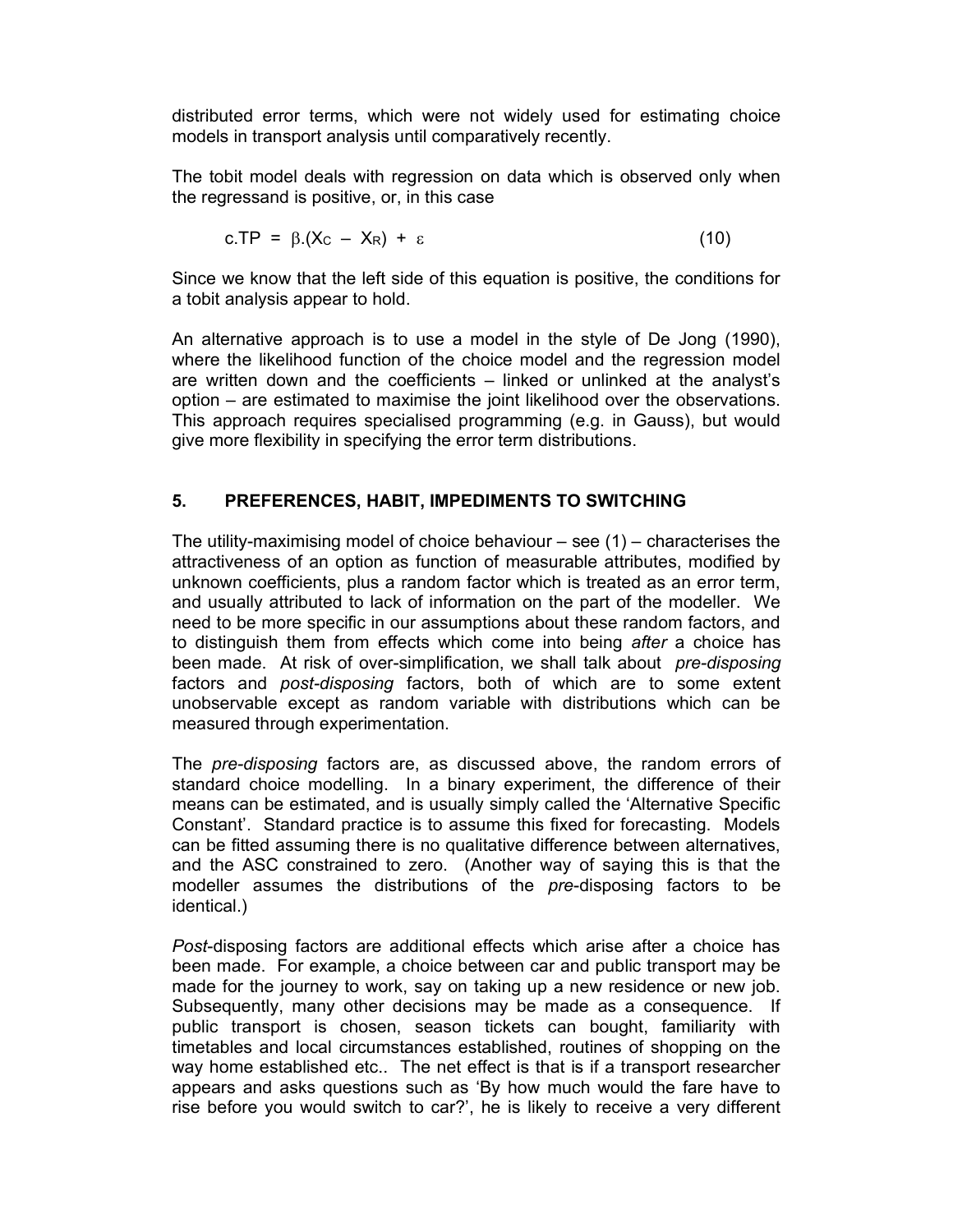answer to the one which underlay the time-cost trading that led to the initial decision to choose public transport.

Both answers are useful, though. If the purpose is to forecast for a nonexistent future population, the results of a model with only pre-disposing factors is the best guide. If, however, the purpose is to predict ridership following a fare change in the near future, the second is the best guide. If it turned out that there is little difference between them, i.e. that post-disposing factors are trivial, this would be reassuring to know, of course. If this is not the case, the model estimation will have to take account of the post-disposing factors before eliminating them for long-term forecasting (assuming that the habit-formers have moved on to another location, if not another existence). For short-term forecasting, of course, the habit effects may well be vital!

At any rate, the existence of post-disposing factors, which have been variously called 'habit', 'inertia', and have been referred to above as 'impediments to change', is a plausible hypothesis. The UK team studying the value of travel time savings (VTTS) in the 1980s (MVA Consultancy et al., 1987) undertook an analysis of TP data that threw up the result of finding large 'habit' effects, not as a result of a deliberate investigation but in the course of trying to use an unsophisticated model of TP to measure VTTS. They concluded that TP was not useful, and left the matter there, switching to RP and SP methods. As explained in Gunn (1984), their conclusions, as their analysis, were erroneous, as we discuss below.

# 6. ANALYSIS AND RE-ANALYSIS OF THE 1980'S TP DATA

The major problem with the analysis of TP in the UK 'Value of Travel Time Savings' study of the 1980's was that the statistical model was improperly specified. In this study, TP was defined constantly from the viewpoint of the chosen mode, using a model of the form

 $TP = \alpha + \beta$ .  $\Delta Cost + \gamma$ .  $\Delta Time + \varepsilon$ 

with a assumed approximately Normally distributed.  $\gamma$  /  $\beta$  was taken as 'VTTS',  $\alpha$  was taken as a measure of 'habit'.

In fact, when the effects of selecting on the chosen mode are taken into account, the 'predictor' of TP is not the simple linear function given above, but a highly non-linear function involving p given by Gunn (1984) and given above as equation (6) in slightly different notation.

Two options were considered as a means to establish the potential existence of a 'habit' effect: one would be to use the complex predictor and a complex error term (say tobit, as suggested above) together with a 'habit' intercept, and produce a likelihood-maximising predictor of the habit effect.

Gunn (1984) chose the easy option, and dropped the self-selection information by framing the TP results as (Option A – Option B) regardless of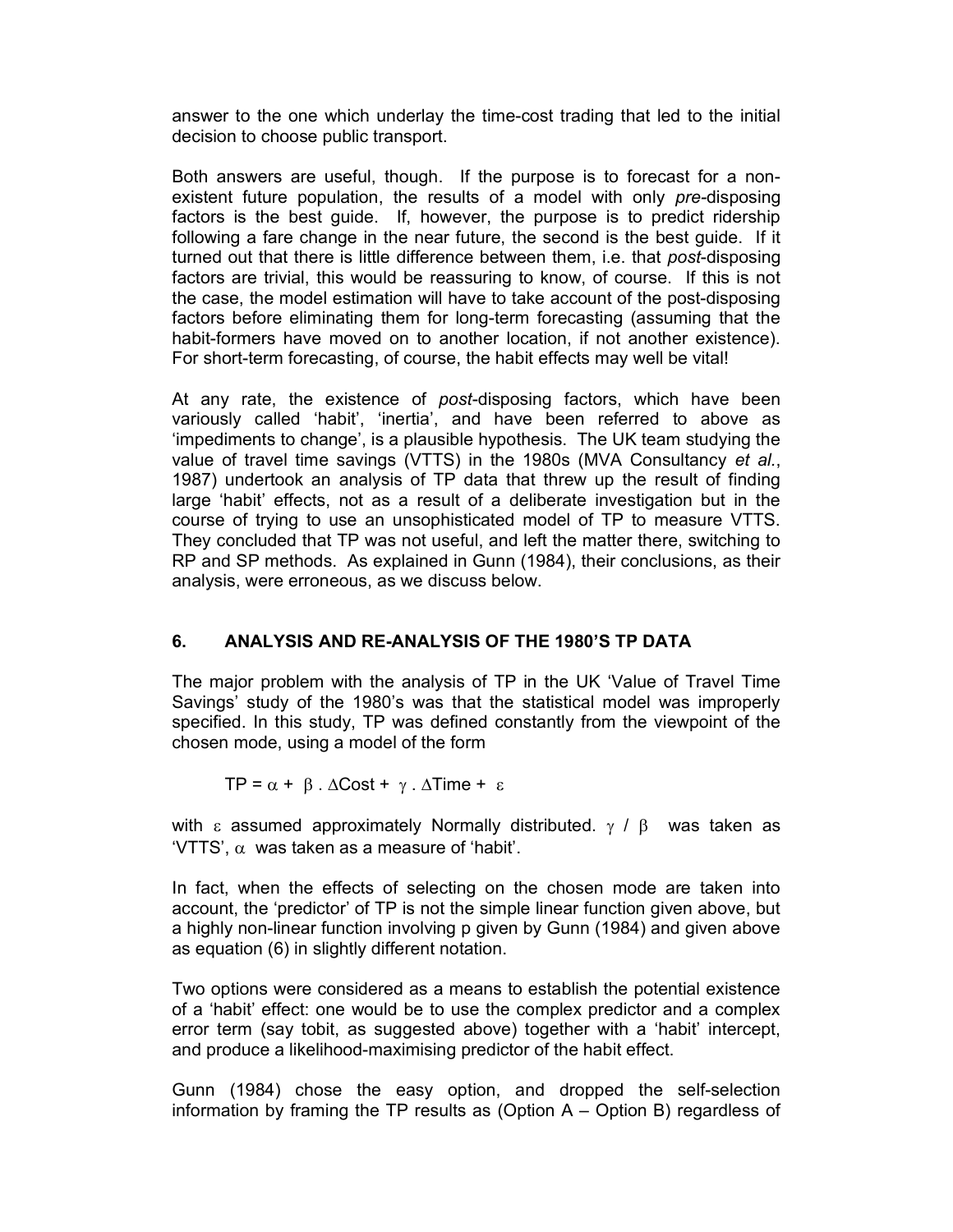which were chosen. This allowed the simple model to be retained, although the fact of the self-selection now meant that the habit effect took a negative sign when B was actually chosen. We now see that Gunn's approach avoids bias but, as was stated in the original paper, is not the most efficient way to handle the data. The Gunn approach would also require a minor extension (a simple weighting) if the data is not sampled independently of the choice made.

An important point to note is that the 'habit' effect that was thus measured was independent of the self-selection which can be traced back to predispositions; it is indeed a measure of the post-disposition effect. It turned out to be statistically insignificant. The model, however, was extremely simple, and the analysis should also be extended to deal with enriched or stratified (e.g. choice-based) sampling, which would introduce yet another selection bias, this time imposed by the modeller.

The advance that was made here was in understanding of the effects of selfselection as it would affect TP, and the production of a device to (at least partially) avoid the complexities of the analysis that this must introduce. Meanwhile, as noted in the earlier sections, work was being done on the analyses of self-selecting data with Revealed Preference data. This work is justly famous; the next section of the paper looks at yet another aspect where self-selection can cause problems for simple analyses in the transport sector. The example is also of work on VTTS, in the latest study in the UK. The problem this time is the effect of self-selection on stated preference data.

# 7. ANALYSIS AND RE-ANALYSIS OF THE 1990'S DATA

The 1980s UK VTTS report concluded with a recommendation that a followup study be conducted some 10 years later, and the 1990s UK Value of Travel Time study (Accent and Hague Consulting Group, 1996) was indeed set that objective. A huge data base was assembled, dealing with many different aspects of traveller behaviour.

One of the important aspects into which the DTLR called for investigation was travellers' reactions to small time savings, and whether or not the sign (losses or gains) mattered. This aspect was considered from both the perspective of what responses implied for personal preferences, and from what inferences modellers and evaluators should draw on the 'right' values of travel time saving to use.

The data clearly showed time savings to be valued less highly than gains. Large time savings/losses were more valuable than small, per unit. A first question was why, and the study concluded that the 'sign' effects were probably due to the posing of the selected SP question (one of several which were available for this purpose) in the context of a current journey. It was argued that this was bound up with issues such as differences in long-run and short-run opportunities and penalties for journey rescheduling.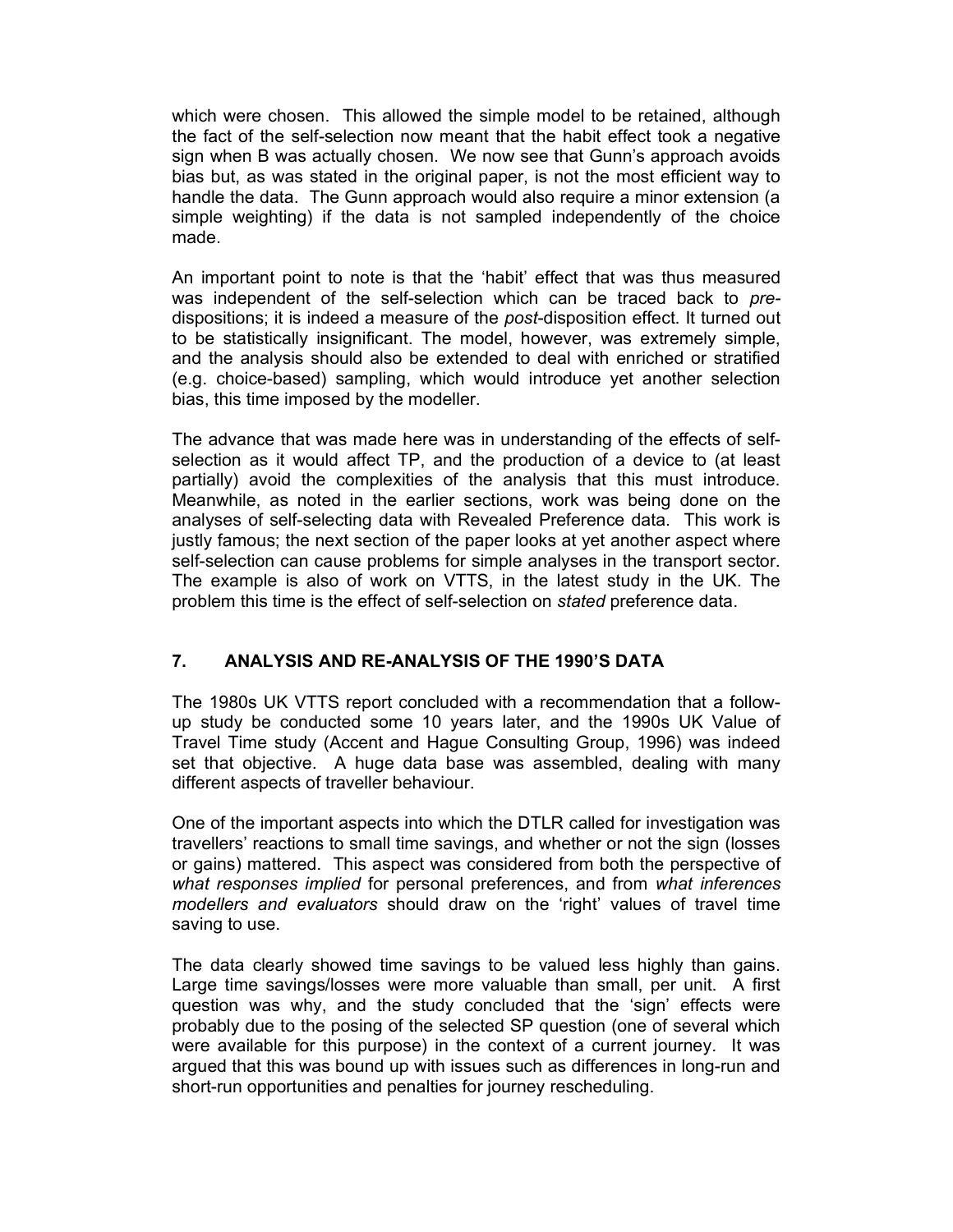Further work (ITS and JBS, 2001) threw up the finding that, in a simple model, including a dummy in the utility function of those offered alternatives which were *identically* the same as the current journey gave a similar effect to that being attributed to the sign of the time saving/loss. This dummy variable was then included in the full model (Gunn and Burge, 2001), and proved to be highly significant there also (although the sign effects also remained significant).

Further work is currently underway within RAND Europe, and jointly with the Statistical Laboratory of the University of Cambridge, to investigate these issues. The perspective on the 'real, chosen' option as itself being the result of a previous selection process, therefore subject to self-selection bias is intriguing. The dummy variable appearing in the VTTS analysis may reflect a self-selection bias from prior processes. Possibly along with this is a 'halo' or 'habit' effect which could be affected by such considerations as the time span in which the respondent thought of using a time saving, or thought of making allowances for a time loss.

Crucially, with the various formulae for self-selecting bias available, and with all three of SP, RP and TP available and potentially giving joint insights greater than the sum of their separate ones, this is proving a fruitful area of research.

## 8. CONCLUSIONS

The discussion above indicates that in using TP data it is necessary to consider both pre-selection and post-selection biases. Both of these biases can exist in RP data but will only be identifiable if repeat observations of multiple choices are available. Both biases can be estimated from TP or standard SP data, and under certain circumstances can be identified separately.

The main theoretical conclusion of this paper is that the framework advanced by Gunn (1984) for the analysis of TP data and the identification of preselection and post-selection bias is consistent with the framework developed by leading U.S. researchers for the analysis of discrete choice data following self-selection. The sign-reversal procedure gives unbiased estimates whenever data is available from choosers of both options.

The additional term of equation (6) calculated by the U.S. researchers and by Gunn may add information and could be incorporated into the analysis; this would suggest the use of 'tobit' models for TP data. When data is available for only one of the options (the situation considered by the US researchers) this appears to be the only procedure available.

A serious practical observation is that the use of a current travelling situation as one of the alternatives in SP can also introduce bias into the utility of that option. This seems to have happened in the recent U.K. Value of Travel Time Savings study (see ITS et al., 2001, Gunn and Burge, 2001).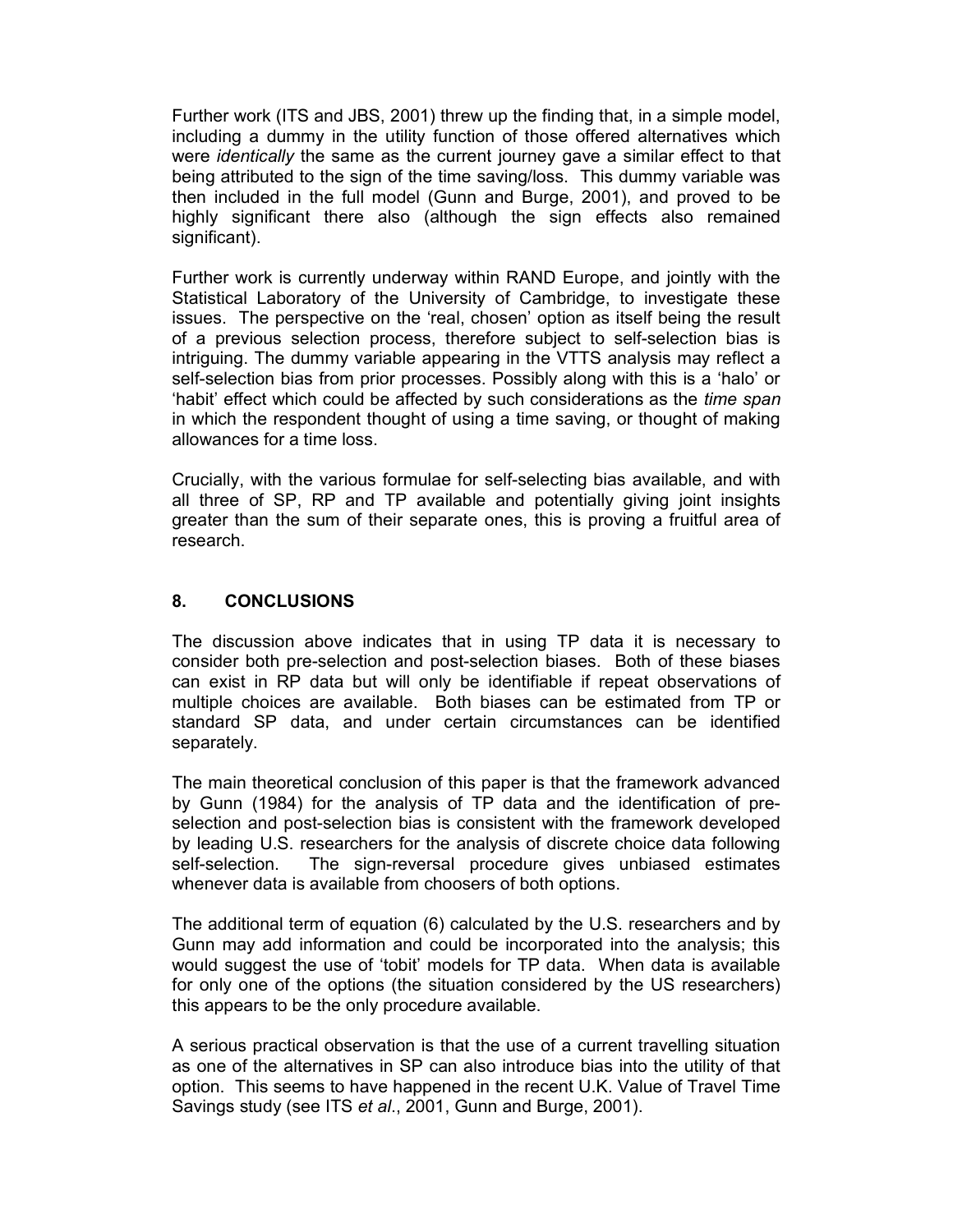The main consequence of this is to underline the need to establish a better theoretical and practical state-of-the-art for SP and TP modelling.

#### REFERENCES

Accent and Hague Consulting Group (1996) The Value of Travel Time on UK Roads, report to UK Department of Transport, HCG, The Hague, Netherlands.

Daly, A.J. (1978) Issues in the Estimation of Journey Attribute Values, in D.A. Hensher and M.Q. Dalvi (eds.), Determinants of Travel Choice, Saxon House.

Dubin, J. A. and McFadden, D. An Econometric Analysis of Residential Electric Appliance Holdings and Consumption, Econometrica, Vol. 52, pp. 345-362, 1984.

Gunn, H. F. (1981) VOT Analysis, I.T.S. University of Leeds, Working Paper 157.

Gunn, H. F. 'An analysis of transfer price data', presented to PTRC Summer Annual Meeting, 1984.

Gunn and Burge, 2001 The Value of Travel Time Savings: Some New Evidence. European Transport Conference, Cambridge.

Lee, N. and M.Q. Dalvi, 1969. Variations in the Value of Travel Time. Journal of the Manchester School of Economics and Socila Studies 37, 213 - 236

Heckman, J. J., Sample selection bias as a specification error, Econometrica, Vol. 47, No. 1, January, pp. 153-161, 1979.

Hensher, D. A. (1976) Valuation of Commuter Travel Time Savings: An Alternative Procedure, in Modal Choice and the Value of Travel Time, I.G. Heggie (ed.), Clarendon Press.

Institute for Transport Studies and John Bates Services (2001) UK Working Papers 1-6, prepared for the UK Department of Transport, HETA Division.

Johansson, P.-O. (1995) Evaluating Health Risks, Cambridge University Press.

Jong, G. C. de, An indirect utility model of car ownership and private car use, European Economic Review, 34, pp. 971-985, 1990.

MVA Consultancy et al. (1987) The Value of Travel Time Savings, report for the UK Department of Transport, Policy Journals, Newbury, UK.

Tobin, J. (1958) Estimation of Relationships for Limited Dependent Variables, Econometrica, Vol. 26, pp. 24-36.